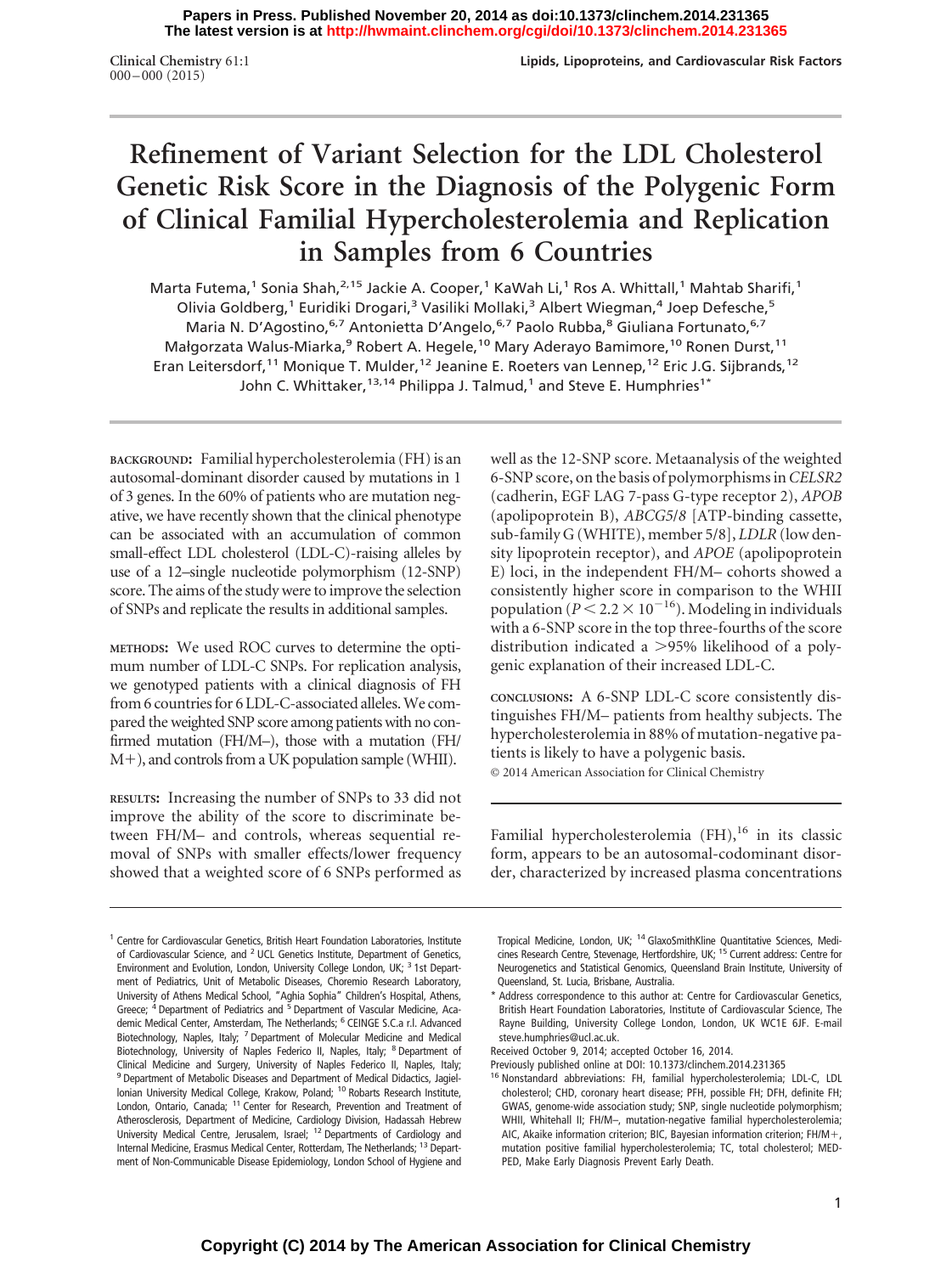of LDL cholesterol (LDL-C) and premature symptoms of coronary heart disease (CHD)*(1 )*. The prevalence of heterozygous FH is 0.2%–0.5% *(1, 2 )*, with a higher prevalence in some populations due to founder effects *(2 )*. Worldwide, 14 –34 million people are thought to be affected with heterozygous FH, of whom at least 95% are undiagnosed *(2 )*. Clinical diagnostic systems for FH have been developed in the UK *(3 )*, the US *(4 )*, and the Netherlands *(5 )*. On the basis of the degree of increase in LDL-C concentrations (typically  $>189$ mg/dL or  $>4.9$  mmol/L in adults) and a family history of early CHD and/or increased cholesterol concentrations, such patients are given a diagnosis of possible FH (PFH). The additional presence of clinical features, such as tendon xanthomas, results in a diagnosis of definite FH (DFH). When patients carry variants deemed to be pathogenic, they also receive DFH as diagnosis. The usefulness of a molecular test to provide an unequivocal diagnosis is becoming increasingly appreciated, in particular to enhance unambiguous identification of affected relatives *(6 )*. Early identification of at-risk individuals allows changes in lifestyle including dietary intervention and drug treatment, usually with one of the statin class of lipid-lowering agents, which have been shown to significantly reduce coronary atherosclerosis *(7 )* and improve life expectancy *(8, 9 )*.

Since 2008, several guidelines for the identification and management of patients with FH have been published *(10 –13 )*. Although they differ in detail and emphasis, there are several common threads (reviewed in *(14 )*), including the utility of genetic testing to confirm the diagnosis and apply it in cascade testing of the relatives, which is a cost-effective approach to find new cases *(15–17 )*. Cascade testing has been used extensively in several countries in Europe, most notably in the Netherlands *(6 )*, where it has resulted in the identification of 67% of FH patients with an assumption of 1:450 prevalence *(18 )*, which is probably underestimated *(19, 20 )*. The UK guidelines *(10 )* state that cascade testing of first-degree relatives of every FH proband should be carried out where a mutation has been identified in the proband, or if no mutation can be identified, on the basis of LDL-C measures. However, in the Netherlands, cascade testing is carried out only in families in which a mutation has been identified *(6 )*, and this approach is also being adopted in Wales *(21 )*.

FH is caused by mutations in *LDLR* (low density lipoprotein receptor),17 *APOB* (apolipoprotein B), or *PCSK9* (proprotein convertase subtilisin/kexin type 9) *(1, 2 )*. The most common class of genetic defect is a mutation in *LDLR*, and currently  $>1200$  mutations have been reported worldwide [\(http://www.ucl.ac.uk/](http://www.ucl.ac.uk/fh) [fh\)](http://www.ucl.ac.uk/fh) *(22 )*. Even with exhaustive screening, in a small proportion of DFH subjects (10%–15%) with tendon xanthomas and a larger proportion of PFH patients (60%–75%), no mutation can be found (e.g., *(23 )*). This may be for several reasons, for instance: failure to detect all DNA changes present by use of current methods, the mutations being in genetic regions that are not currently covered (e.g., introns), or the mutations being in genes that are yet to be identified as causing FH. However, the most likely reason is the inclusion of non-FH patients (i.e., a clinical false-positive diagnosis).

In 2010, metaanalysis of genome-wide association study (GWAS) data identified 95 loci involved in determining lipid concentrations *(24 )*, and we have used a 12–single nucleotide polymorphism (12-SNP) LDL-C genetic risk score (the weighted sum of the LDL-Craising alleles, where weights are the effect sizes from GWAS) as an unbiased genetic instrument for Mendelian randomization studies *(25 )*. Compared with 3000 subjects from the UK population– based Whitehall II (WHII) study, the weighted LDL-Craising SNP score frequency distribution among UK FH patients with no identified mutation (FH/M–) was significantly higher ( $P = 4.5 \times 10^{-16}$ ), an effect that was confirmed in a cohort of similar patients from Belgium. This strongly suggests that a substantial proportion of FH/M– patients (up to 20%) are likely to have a polygenic cause of the increase in LDL-C rather than an as yet unknown single-gene mutation. Cascade testing is likely to be less effective in such cases, since fewer than the predicted 50% of first-degree relatives will have inherited enough of the polygenes to have concentrations of LDL-C above the diagnostic threshold *(26 )*.

In the current article, we have examined the possibility of using additional SNPs to improve discrimination and fewer SNPs to reduce genotyping costs; we have examined the utility of the LDL-C SNPs score in an additional 7 cohorts (from 6 countries) of patients with a clinical diagnosis of FH; and we have estimated the likelihood of having a polygenic (as opposed to a monogenic) cause of hypercholesterolemia.

## **Methods**

## **SELECTION AND GENOTYPING OF LDL-C GENETIC RISK SCORE SNPs**

We performed LDL-C genetic score variant selection analysis with the WHII cohort *(25 )* and the FH/M– patients ( $n = 175$ ) (Oxford familial hypercholesterol-

<sup>&</sup>lt;sup>17</sup> Human genes: LDLR, low density lipoprotein receptor; APOB, apolipoprotein B; PCSK9, proprotein convertase subtilisin/kexin type 9; CETP, cholesteryl ester transfer protein, plasma; CELSR2, cadherin, EGF LAG 7-pass G-type receptor 2; ABCG5/8, ATP-binding cassette, sub-family G (WHITE), member 5/8; APOE, apolipoprotein E.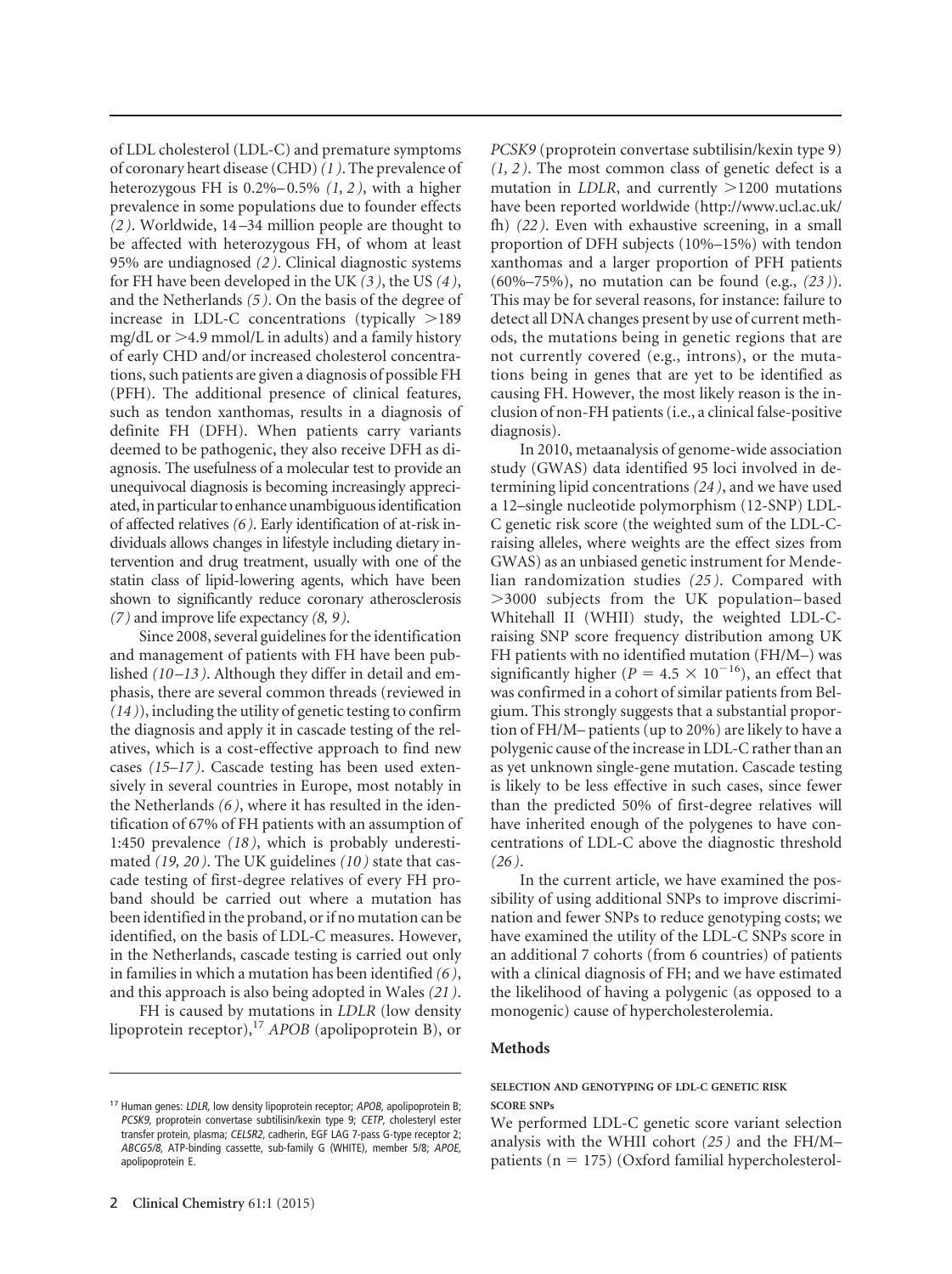emia study, *(27 )* and *(28 )*). We added 21 additional meta-GWAS LDL-C-associated SNPs (see Supplemental Table 1, which accompanies the online version of this article at [http://www.clinchem.org/content/vol61/](http://www.clinchem.org/content/vol61/issue1) [issue1\)](http://www.clinchem.org/content/vol61/issue1) *(24 )* to the original 12-SNP score. Genotypes were obtained with the Metabochip (Illumina) genotyping array. We included all SNPs in regression models for LDL-C and used the best-fitting sets of SNPs determined by the lowest Akaike information criterion (AIC) and Bayesian information criterion (BIC) to construct 2 additional scores. We assessed the discriminatory ability of these scores using the area under the ROC. The original 12 SNPs in the score were ranked by their frequency and effect size, and the top 6 SNPs were selected for score calculations. We used ROC curves to evaluate the sensitivity/specificity of using a 12- vs 6-SNP score in discriminating between a general population and FH patients with no mutation (performed on cohorts from the original study *(25 )*).

We performed genotyping with KASPar PCR TaqMan assays (Life Technologies) and genotype calling with an automated system, the results of which were checked manually by study personnel with SNPviewer software. One SNP (rs4299376) could not be genotyped by TaqMan, and a proxy was used instead (rs6544731).

#### **PATIENT COHORTS**

We collected 7 independent cohorts of patients diagnosed with FH. Informed written consent was obtained from all subjects, and the study was approved by ethics committees in each county. The biggest cohort comprised 638 Dutch adults, which included 66 mutationpositive (FH/M-) and 572 FH/M– patients. Other cohorts included 128 Greek children (68 FH/M-, 60 FH/ M–), 22 Dutch children (all mutation FH/M–), 76 adults from Canada (39 mutation FH/M-, 37 FH/ M–), 202 adults from Italy (144 FH/M-, 58 FH/M–), 29 adults from Poland (14 FH/M-, 15 FH/M–), and 63 adults from Israel (20 FH/M-, 43 FH/M–). All individuals were of white background. All subjects had an autosomal-dominant mode of inheritance of hypercholesterolemia in the family; the presence of primary hypercholesterolemia [total cholesterol (TC) ≥290 mg/dL or  $\geq$ 7.5 mmol/L (or TC  $\geq$ 259 mg/dL or  $\geq$ 6.7 mmol/L for children  $\leq$ 16 years of age)] in the proband or proband's first-degree relative; plasma or serum LDL-C  $\geq$  189 mg/dL or  $\geq$  4.9 mmol/L; and family history of coronary artery disease at  $\leq$  55 years for men and  $<$  60 years for women in a first-degree relative. In addition, some subjects had a personal or a family history of tendon and cutaneous xanthomas. Patients from Israel were clinically diagnosed with the Make Early Diagnosis Prevent Early Death (MED-PED) criteria *(4 )*. The FH mutation detection methods varied slightly; however, they all included screening of the entire coding region of *LDLR*. The samples were also tested for *APOB* p.R3527Q (apart from the Greek cohort, since the mutation has never been found in Greece) and *PCSK9* p.D374Y.

#### **SNP SCORE CALCULATIONS IN REPLICATION COHORTS**

The LDL-C SNP score was calculated with weighted sums for the 6 selected SNPs. We used a group of 3020 healthy individuals (participants of the WHII study *(29 )*) for comparison (baseline characteristics of WHII are shown in online Supplemental Table 2).

## **ESTIMATING THE PROBABILITY OF A POLYGENIC CAUSE**

Given an individual who is diagnosed with FH but for whom no causal mutation has been found in the known FH genes, we assume that the LDL-C is  $>$ 189 mg/dL or 4.9 mmol/L either because of an unknown single-gene mutation or a polygenic cause. For such individuals, we can use the equation below to calculate the probability of a polygenic cause (explained further in online Supplemental Methods):

$$
P(x = -ve|LDL > 189, g, m = -ve)
$$
  
= 
$$
\frac{P(LDL > 189|x = -ve, g) \cdot P(x = -ve|m = -ve)}{\sum_{x} P(LDL > 189|x, g) \cdot P(x|m = -ve)}
$$

The relative probability of these 2 causes depends on the frequency of unknown single gene mutations and the probability distribution of the polygenic effects. Given these, it is straightforward to work out the probability of a polygenic cause given an individual's mutational status at the known FH genes, LDL-C measurement, and polygenic score. However, we do not know either the true polygenic score (since not all the LDL-C genes have been found) or the frequency of unknown single-gene mutations (by definition). Here we approximate the polygenic term by use of the effects of the 6-SNP score in WHII individuals and calculate the probability for several different unknown mutation frequencies (0, 0.001, 0.005, 0.01). Note that, if we assume the frequency of confirmed FH is  $1/500 = 0.002$ , when we have found all of the *LDLR*/*APOB*/*PCSK9* mutations, the prevalence of undetected monogenic mutations must be  $\leq 0.002$ . Also note that use of the 6-SNP genetic risk score underestimates the role of the polygenic component and so will underestimate the probability of a polygenic cause.

## **Results**

#### **PATIENT BASELINE CHARACTERISTICS**

The baseline characteristics of the FH patients included in this study are shown in online Supplemen-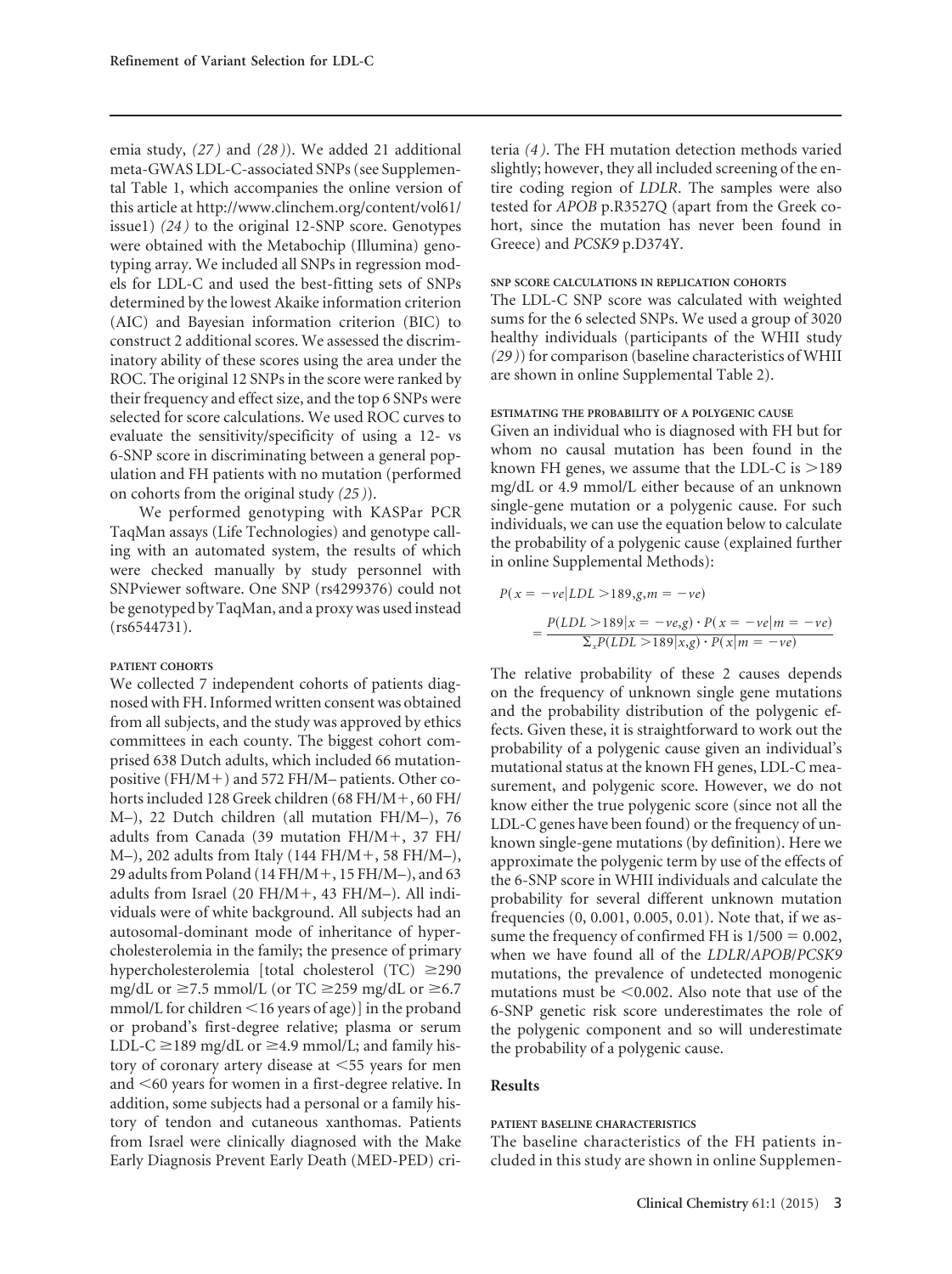tal Table 3. Overall, in all cohorts where data was available, FH/M- patients had higher pretreatment TC and LDL-C than FH/M– patients from the same cohort.

#### **VARIANT SELECTION**

We first attempted to improve the performance of the SNP score by including 21 additional SNPs (online Supplemental Table 1), previously identified by the Global Lipid Genetics Consortium GWAS metaanalysis as influencing LDL-C*(24 )*. To maintain a high specificity for LDL-C, we had originally included SNPs whose only or major effect was on LDL-C and not on another lipid trait, but for this analysis the additional genes [e.g., *CETP* (cholesteryl ester transfer protein, plasma)] included affected lipid traits other than LDL-C.

Addition of these 21 LDL-C-raising SNPs did not significantly improve the ability of the SNP score to discriminate between FH/M– and healthy subjects  $(A_{\text{ROC}} = 0.673, 95\% \text{ CI } 0.632 - 0.715, P = 0.98)$  (see online Supplemental Fig. 1). BIC analysis selected 13 SNPs for the score (6 SNPs from the original 12-SNP score and 7 GWAS SNPs of the additional 21) (see online Supplemental Table 4). AIC analysis selected a 25- SNP set (composed of 8 SNPs from the original 12 SNPs and 17 SNPs from the additional 21) (see online Supplemental Table 5). Neither BIC nor AIC SNP selections improved the performance of the 12-SNP score (see online Supplemental Fig. 1). After this, the sequential removal of SNPs of smaller effects and/or lower minor allele frequencies showed that a weighted score of 6 SNPs performed as well as the 12-SNP score  $(P = 0.16)$  (Fig. 1). Thus, to improve the cost-efficiency of the study, the SNP score calculations in the replication cohorts were based on genotypes of 6 SNPs [nearby gene]: rs629301 [*CELSR2* (cadherin, EGF LAG 7-pass G-type receptor 2)], rs1367117 [*APOB*], rs6544713 [proxy of rs4299376, *ABCG5*/*8* (ATPbinding cassette, sub-family G (WHITE), member 5/8)], rs6511720 [*LDLR*], rs429358 [*APOE* (apolipoprotein E)], and rs7412 [*APOE*], summarized in online Supplemental Table 6. Genotypes for the 6-SNP score were available in a total of 351 FH/M- and 807 FH/M– patients.

#### **LDL-C SNP SCORE**

Overall, the FH/M– group had the highest mean LDL-C SNP score (0.708), followed by the FH patients with an identified mutation (FH/M-) (0.656). The control WHII cohort had the lowest weighted score (0.632), which was significantly lower than the FH/M–  $(P < 2.2 \times 10^{-16})$  and the FH/M + ( $P = 0.04$ ) cohorts (see online Supplemental Fig. 2). Among the FH/M– patient cohorts, the highest LDL-C SNP score was ob-





There was no significant specificity/sensitivity difference between the scores.

served in Dutch children (0.782) followed by Greek children (0.731) (see online Supplemental Table 7). Among FH/M– patients, 707 (88%) of had a score above the first quartile, of whom 288 (36% of the whole FH/M– cohort) had a score that fell within the top quartile of the WHII LDL-C SNP score distribution.

The FH/M- patients were divided into *LDLR* mutation carriers ( $n = 323$ ), *APOB* p.R3527Q ( $n = 13$ ) carriers, and *PCSK9* p.D374Y carriers  $(n = 2)$ . Patients who had the *APOB* p.R3527Q mutation had significantly lower LDL-C SNP score than patients with other mutations  $(0.521 \text{ vs } 0.661, P = 0.05)$  (Fig. 2).

LDL-C SNP score results for each of the 7 cohorts genotyped in this study were combined with 2 large cohorts (from the UK Simon Broome register and from Belgium) analyzed in the original study *(25 )*, for a metaanalysis, shown in Fig. 3. Again the effect in all cohorts was highly consistent, and the overall standardized mean difference for all FH/M– groups compared with the WHII sample was 0.381 (95% CI  $0.328 - 0.433$ .

#### **ESTIMATION OF THE PROPORTION OF FH/M– SUBJECTS LIKELY TO BE POLYGENIC BY SNP SCORE**

For clinical utility, it would be valuable to estimate the probability that the increased LDL-C seen in an FH/M– individual can be explained by their weighted 6-SNP score. The first estimate needed for this calculation is the underlying rate of undetected monogenic mutations in FH/M– subjects. On the basis of the lack of novel genes causing FH reported to date, and in our whole exome next-generation sequencing data of 70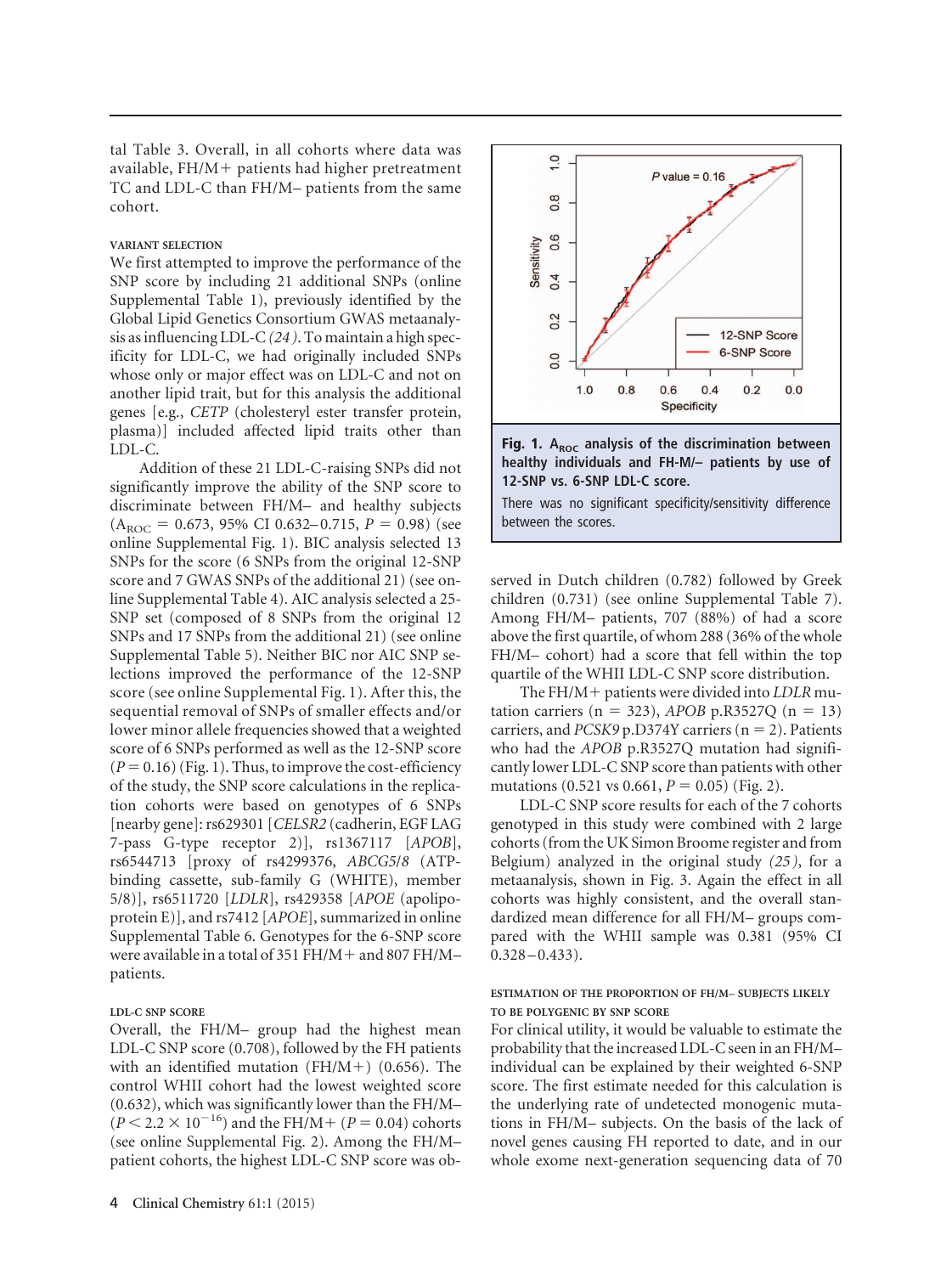

FH no-mutation patients, which also failed to identify a novel common FH-causing gene *(30 )*, this is a reasonable estimate. By contrast, if we have identified only 75% of all mutations to be found, the frequency of the remaining undetected mutations would be 0.0005, and this seems likely to be the upper limit of undetected mutations. At an undetected mutation frequency of 0.0005, our analysis, shown in Fig. 4, suggests that the probability of a polygenic cause for  $LDL > 189$  mg/dL (4.9 mmol/L) in all the assessed FH/M– individuals is 95%, and it goes down when the frequency of undetected monogenic cause increases (see online Supplemental Fig. 3).

### **Discussion**

The LDL-C SNP score analysis in 7 independent cohorts consistently confirmed the findings reported by Talmud et al. *(25 )*, that patients with a clinical diagnosis of FH but with no identified mutation (FH/M–) have a significantly higher mean LDL-C-raising SNP score than individuals from the general population (combined sample  $P \le 2.2 \times 10^{-16}$ ), which suggests that their high plasma LDL-C concentrations are con-

siderably influenced by polygenes. In addition, as previously reported, FH patients who carry an FH-causing mutation (FH/M-) also had higher mean LDL-C SNP scores than the WHII cohort  $(P = 0.04)$ , which confirms results from Talmud et al. *(25 )* and suggests that in at least some cases the FH phenotype is being caused by the combination of a single mutation of large effect and several LDL-C-raising alleles of modest effect. This result could help to explain the variability in penetrance of certain FH mutations in the relatives of FH probands. When analyzing the mutation-positive patients by the mutated gene, patients with the defective *APOB* (due to the p.R3527Q mutation) had the lowest SNP score (0.521) among all studied groups. This suggests that the *APOB* mutation is highly penetrant, which is contradictory to what has been shown previously *(31 )* and may reflect sample bias in this selected group of FH patients. Another explanation is that not all *LDLR* variants identified in the FH/M+ group are truly pathogenic, which leads to misclassification. The highest LDL-C SNP score was observed in the 2 mutation-negative hypercholesterolemic children cohorts (1 from the Netherlands and 1 from Greece), showing for the first time that the SNP score discrimi-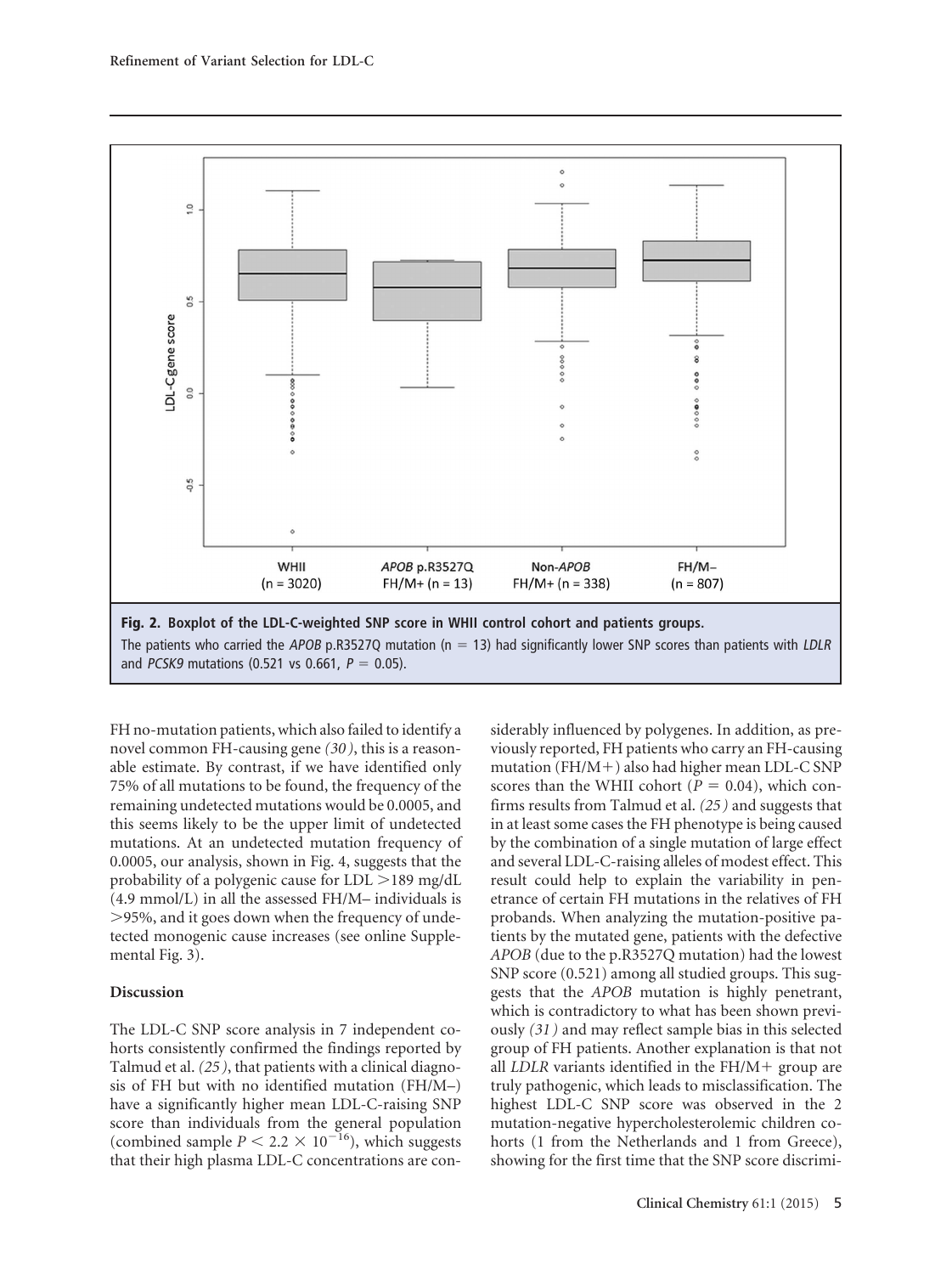

Highlighted in red box are 2 cohorts studied in the original report (25). The overall standardized mean difference was 0.381.

nates well in children as well as adults. In general, the mutation detection rate in children with a clinical diagnosis of FH is higher than in adults *(32 )*, and this is because, when comparing the LDL-C distribution in FH patients and their unaffected siblings, the falsepositive and false-negative rate is smaller in childhood than in adulthood *(26 )*, where secondary environmental causes for high LDL-C concentrations may have an influence. Our data suggest that in a child, once a single-gene cause for having highly increased LDL-C is ruled out, a polygenic cause is highly likely. However, to confirm this result, the child cohorts should be compared against a control of country-matched children with homogeneous lifestyle backgrounds, which is currently unavailable and remains a limitation to this study.

One of the limitations in the 6-SNP score we have used here is that it does not contain all of the information on the genetic determinants of LDL-C concentrations available following the recent GWAS studies. If patient samples are being tested with next-generation sequencing approaches, it is technically and financially feasible to include all 12 SNPs and indeed to include all SNPs that have been associated with LDL-C even if they also influence other lipid traits. From a diagnostic point of view, we have shown that the 6-SNP score is as good at discriminating between FH/M– and WHII control subjects as the 12-SNP score, and a smaller number of SNPs would clearly have cost benefits. We show here that the 6-SNP score discriminates well in FH patients from an additional 6 countries, but all samples are from white patients and we currently have no data to allow us to extrapolate the utility of this score to patients from other ethnic backgrounds, in whom the minor allele frequency will differ considerably and in whom the raising effect of the SNPs on LDL-C may not be consistent. Another limitation may be that the probability of having LDL-C  $>189$  mg/dL (4.9) mmol/L) given the LDL-C genetic risk score was estimated in the FH patients on the basis of a model with observed LDL-C concentrations in the WHII cohort. However, given the high mean LDL-C concentration in WHII, the estimated probability of having LDL-C  $>$ 189 mg/dL or  $>$ 4.9 mmol/L is likely to be higher than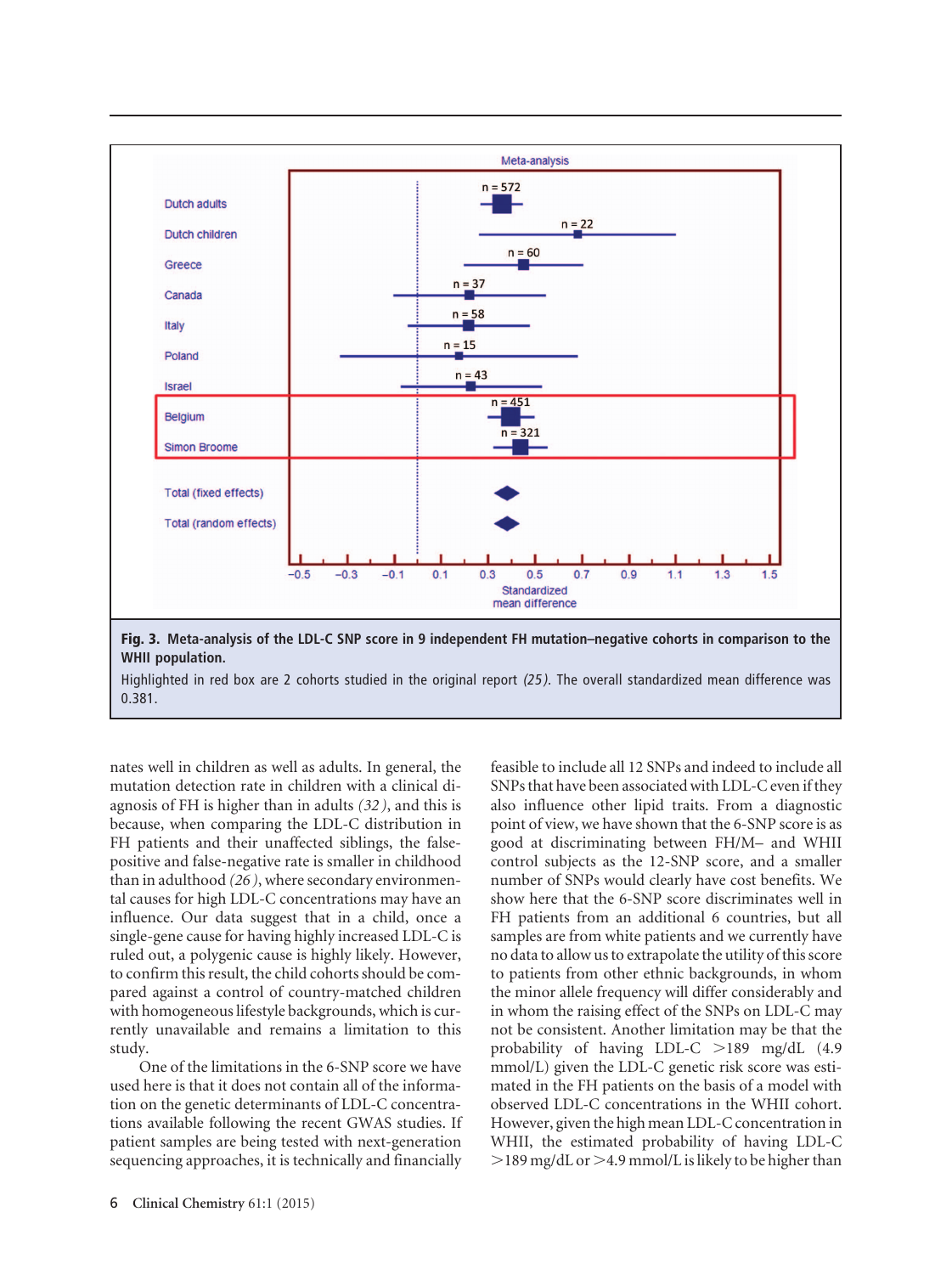

that estimated in a younger, healthier sample. This will translate into a lower probability of a polygenic cause, especially for those in the lowest quartile of the genetic risk score.

The question remains whether the mutationnegative patients do indeed carry an unidentified FHcausing mutation and, if so, what proportion this represents. Although we accept that this is a possibility, we believe it will be a very rare event. The prior probability that a patient with a clinical diagnosis of FH has a mutation in 1 of the 3 known FH-causing genes is approximately 80% (i.e., in those with the clinical diagnosis of definite FH this is the mutation detection rate previously reported *(3 )*). To date, there have been no reports of any identified fourth gene where mutations cause autosomal-dominant FH. Once the presence of a mutation in known genes is ruled out by comprehensive molecular genetic diagnostic methods, the second most likely probable cause, as we show here, is a polygenic inheritance. Our analysis here indicates that, assuming an undetected mutation frequency of 0.0005, the probability of a polygenic cause for LDL-C  $>$ 189 mg/dL (4.9 mmol/L) in the assessed FH/M– individuals is  $>$ 95%. There is also a possibility that FH/Mpatients who have the LDL-C genetic risk score in the lower quartiles of the score distribution have an intermediate phenotype between FH and familial combined hyperlipidemia, hence the slightly higher TG in FH/M– patients. This could be due to inheritance of higher numbers of LDL-C- and TG-raising alleles. Therefore, as before *(25 )*, we believe that the clinical diagnosis of FH should be used only for patients with a DNAidentified genetic cause.

All recent guidelines for the diagnosis and cascade testing of FH, except in the US, have recommended the utility of DNA testing when the family mutation is known and of LDL-C measures where the mutation is not available *(14 )*. On the basis of the data we present here, only in those probands with a confirmed monogenic cause will cascade testing be cost effective, because in the remainder there is most likely a polygenic cause. In countries where DNA testing is not available (for reasons of availability or willingness to fund such genetic tests), cascade testing, on the basis of LDL-C measures, will prove to be less effective than it could be. These data support the approach taken in the Netherlands and Wales of using costly cascade testing resources only in the families in which the proband has an identified mutation, since in the majority (at least 75%, i.e., the top 3 quartiles of the 6-SNP score) of the no-mutation patients, the most likely explanation for their clinical diagnosis of FH is a polygenic cause. In individuals with a clinical diagnosis of FH with a SNP score in the lowest quartile, however, it is unlikely that there is a polygenic cause, and although a mutation in 1 of the 3 known FH genes may have been missed for technical reasons, research to identify whether the individuals have a mutation in a yet-to-be-identified gene would be valuable.

**Authors' Disclosures or Potential Conflicts of Interest:** *Upon manuscript submission, all authors completed the author disclosure form. Disclosures and/or potential conflicts of interest:*

**Employment or Leadership:** V. Mollaki, Athens University; J. Whittaker GSK.

**Consultant or Advisory Role:** J. Defesche, Regeneron.

**Stock Ownership:** J. Whittaker, GSK.

**Honoraria:** None declared.

**Research Funding:** The WHII study has been supported by grants from the Medical Research Council; British Heart Foundation; Health and Safety Executive; Department of Health; National Heart, Lung, and Blood Institute (grant number NHLBI: HL36310) and National Institute on Aging (AG13196), US NIH; Agency for Health Care Policy Research (grant number HS06516); and the John D. and Catherine T. MacArthur Foundation Research Networks on Successful Midlife Development and Socio-economic Status and Health. M. Futema, BHF (PG08/008), National Institute for Health Research University College London Hospitals Biomedical Research Centre; R.A. Whittall, BHF (PG08/008), National Institute for Health Research University College London Hospitals Biomedical Research Centre; E. Drogari, Athens University; V. Mollaki, Athens University; E. Sijbrands, The Nether-

**Author Contributions:***All authors confirmed they have contributed to the intellectual content of this paper and have met the following 3 requirements: (a) significant contributions to the conception and design, acquisition of data, or analysis and interpretation of data; (b) drafting or revising the article for intellectual content; and (c) final approval of the published article.*